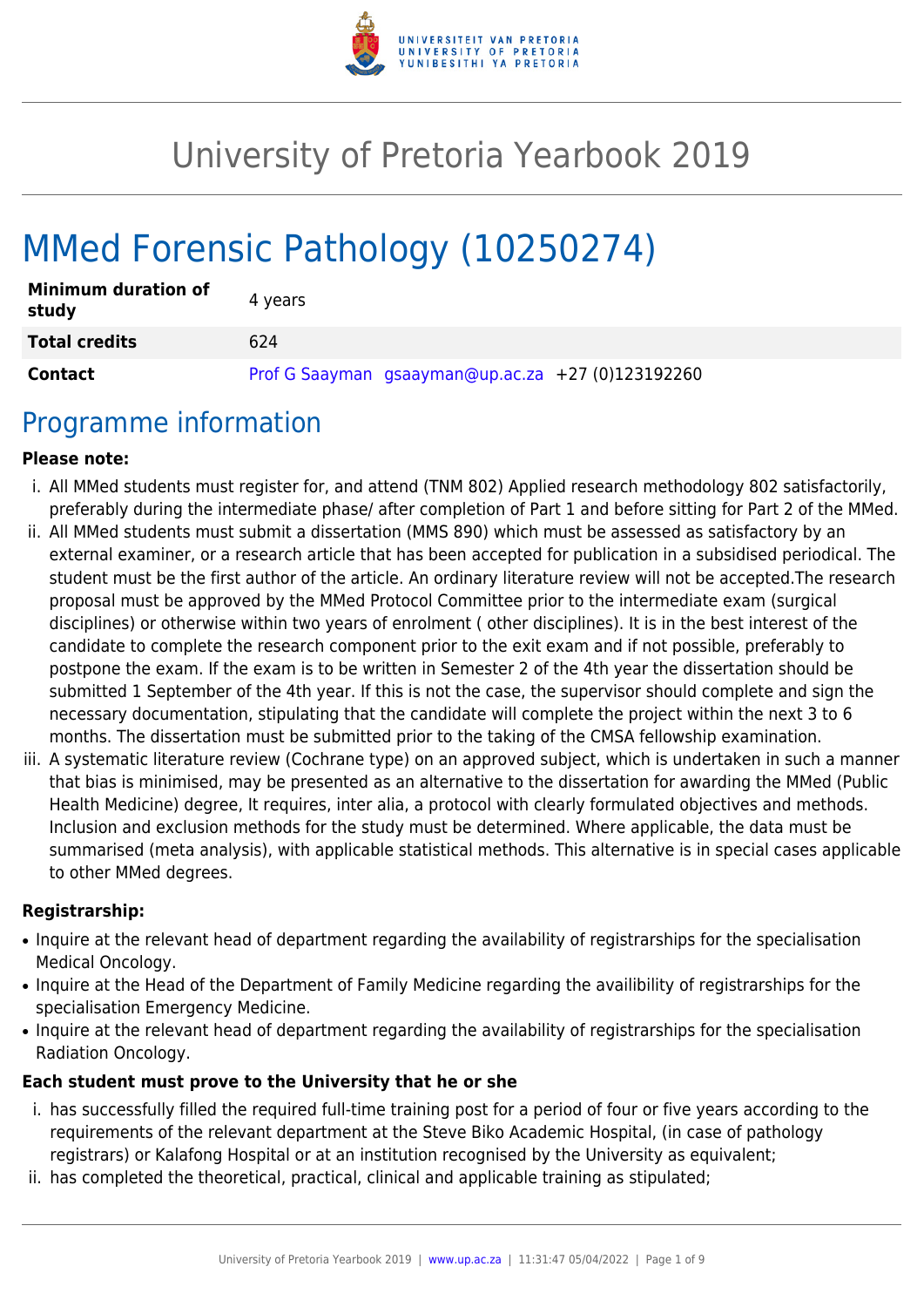

iii. has passed the prescribed written, oral, practical and/or clinical university examinations, and iv. has successfully completed the research component of the degree.

## Admission requirements

A prospective student for the MMed degree programme must be in possession of the MBChB degree of this University or a qualification deemed by the University to be equivalent to the MBChB degree for at least two years. In addition such a student must be registered as a physician with the Health Professions Council of South Africa for at least one year.

International students must have qualifications verified by SAQA. Contact department before applying for government positions. Contact department before application.

## Other programme-specific information

**"Major subject"** refers to the recognised field of study in Medicine in which the student specialises. The study of the major subject extends over four or five years, as prescribed by the relevant department.

## Examinations and pass requirements

- i. The sequence of the examinations in the prerequisite subjects will be determined by the head of the department under which the major subject falls.
- ii. The nature, duration and time of the examinations in the prerequisite subjects are determined in cooperation with the heads of the departments under which the prerequisite subjects fall – with the proviso that, except in cases where stipulated otherwise, the examinations in the prerequisite subjects may be held at any time prior to or concurrently with the major subject. The examinations in the major subjects are held as follows:
- iii. In the case of four-year programmes: not before the end of the third year.
- iv. In the case of five-year programmes: not before the end of the fourth year.
- v. A minimum final mark of 50% is required by all departments to pass in a subject and in the clinical section of the examination, a subminimum of 50%. General Regulations apply.
- vi. A student is not admitted to the examination in a prerequisite subject (second examinations excluded) more than twice, nor is he or she admitted to the examination in the major subject more than twice.

**Note:** Certificates of satisfactory preparation and progress are required in respect of the fourth year of four-year programmes in which an examination is held at the end of the third year.

#### **Second examinations**

Second examinations for MMed students will only be held after at least six months have elapsed since the conclusion of the examination in which the student had failed.

#### **Rules governing the writing of the examinations of the College of Medicine of South Africa [CMSA]**

i. Only candidates who have met all requirements for the MMed degree except for the major subject (final examination), i.e. passed all prerequisite subjects (the latter to be interchangeable; can be passed either at the University or as primary and intermediary examinations at the College of Medicine of South Africa [CMSA], completed all practical, clinical and applicable training of four or five years as prescribed by the relevant academic department (continuous evaluation of the candidate, in an approved registrar post, by the head of department of the candidate); and completed the required research component for the degree in accordance with the Faculty Yearbook regulations, i.e. Applied research methodology 800 (TNM 800) and the dissertation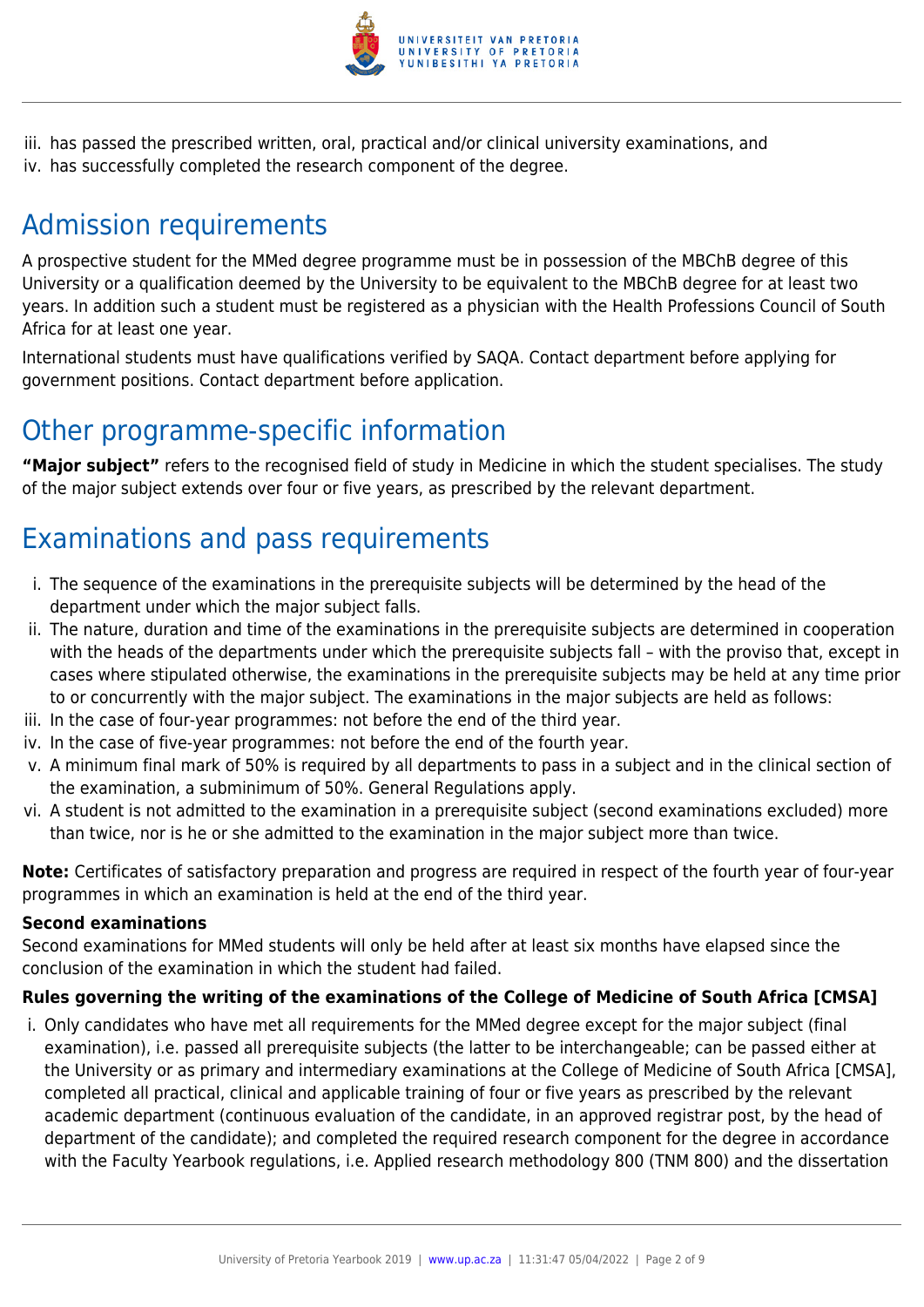

(MMS 800) or an article (not an ordinary literature review) that has been accepted for publication in a subsidised periodical, will be allowed to write the college examination (exit examination), after which they will obtain both the CMSA fellowship and the MMed as specialist qualifications.

ii. The rules have been effective as from 1 January 2011. As a transitional measure, cases will be considered on an individual basis where necessary.

## Exemption

#### **Exemption**

- i. The Faculty Board may grant partial exemption from the training and work mentioned under par. (b) and (c)(i) and (ii) above on the grounds of comparable training and experience completed in another post or at another recognised institution – with the proviso that exemption from a maximum period of 18 months may be granted with regard to four-year and five-year programmes.
- ii. Exemption from a maximum of three years may be granted by the Department of Medical Oncology for the MMed in Medical Oncology [MMed(MedOnc)] on the grounds of the MMed(Int) or MMed(Paed) degree of this University, or experience recognised by the University as equivalent.
- iii. Specific prerequisite subjects must be passed within 24 months after commencement of the programme.

## Pass with distinction

The degree is conferred at the end of the prescribed training period (i.e. three, four or five years, respectively). The degree is conferred with distinction on a student who has obtained a final mark of at least 75% in his or her major subject.

## General information

#### **Registrars**

Departments expect registrars to participate increasingly in the examining and treatment of patients in the hospital, both in-patients and out-patients, as well as performing and interpreting tests in the laboratory (where applicable); initially under supervision and later increasingly at their own responsibility. Lectures/symposia with closely related departments are organised, as well as discussions of literature, etc.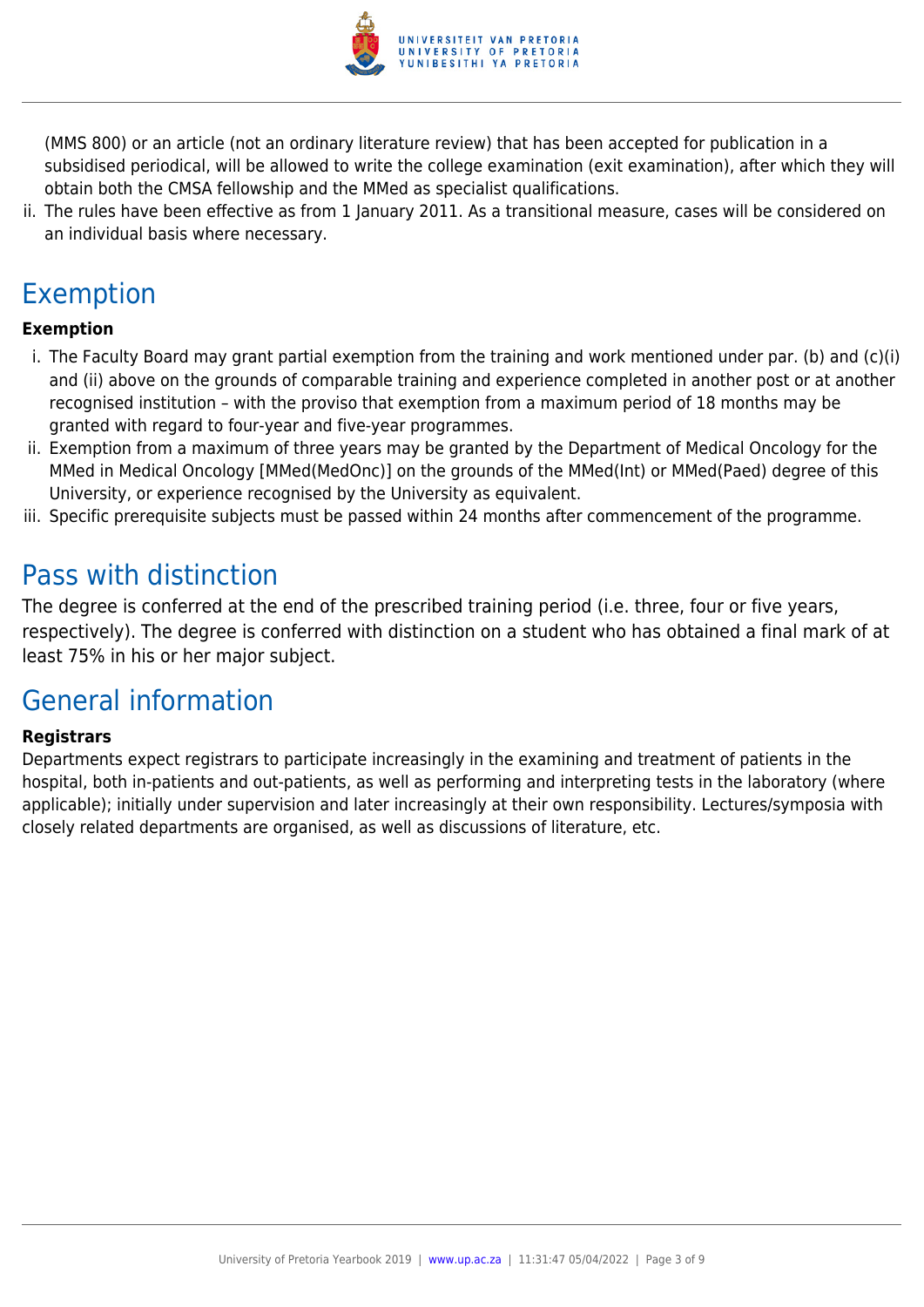

## Curriculum: Year 1

**Minimum credits: 624**

## **Core modules**

### **Anatomy 800 (ANA 800)**

| <b>Module credits</b>         | 36.00                                           |
|-------------------------------|-------------------------------------------------|
| <b>Prerequisites</b>          | No prerequisites.                               |
| <b>Contact time</b>           | 1 lecture per week, 1 discussion class per week |
| <b>Language of tuition</b>    | Module is presented in English                  |
| <b>Department</b>             | Anatomy                                         |
| <b>Period of presentation</b> | Year                                            |
|                               |                                                 |

### **Anatomical pathology 874 (ANP 874)**

| <b>Module credits</b>         | 36.00                                                   |
|-------------------------------|---------------------------------------------------------|
| <b>Prerequisites</b>          | No prerequisites.                                       |
| <b>Contact time</b>           | 2 seminars per week, 25 other contact sessions per week |
| <b>Language of tuition</b>    | Module is presented in English                          |
| <b>Department</b>             | Anatomical Pathology                                    |
| <b>Period of presentation</b> | Year                                                    |

### **Pharmacology 803 (FAR 803)**

| 36.00                          |
|--------------------------------|
| No prerequisites.              |
| Module is presented in English |
| Pharmacology                   |
| Year                           |
|                                |

## **Physiology 801 (FSG 801)**

| <b>Module credits</b>         | 36.00                          |
|-------------------------------|--------------------------------|
| <b>Prerequisites</b>          | No prerequisites.              |
| <b>Language of tuition</b>    | Module is presented in English |
| <b>Department</b>             | Physiology                     |
| <b>Period of presentation</b> | Year                           |

### **Forensic medicine 800 (GGK 800)**

Module credits 300.00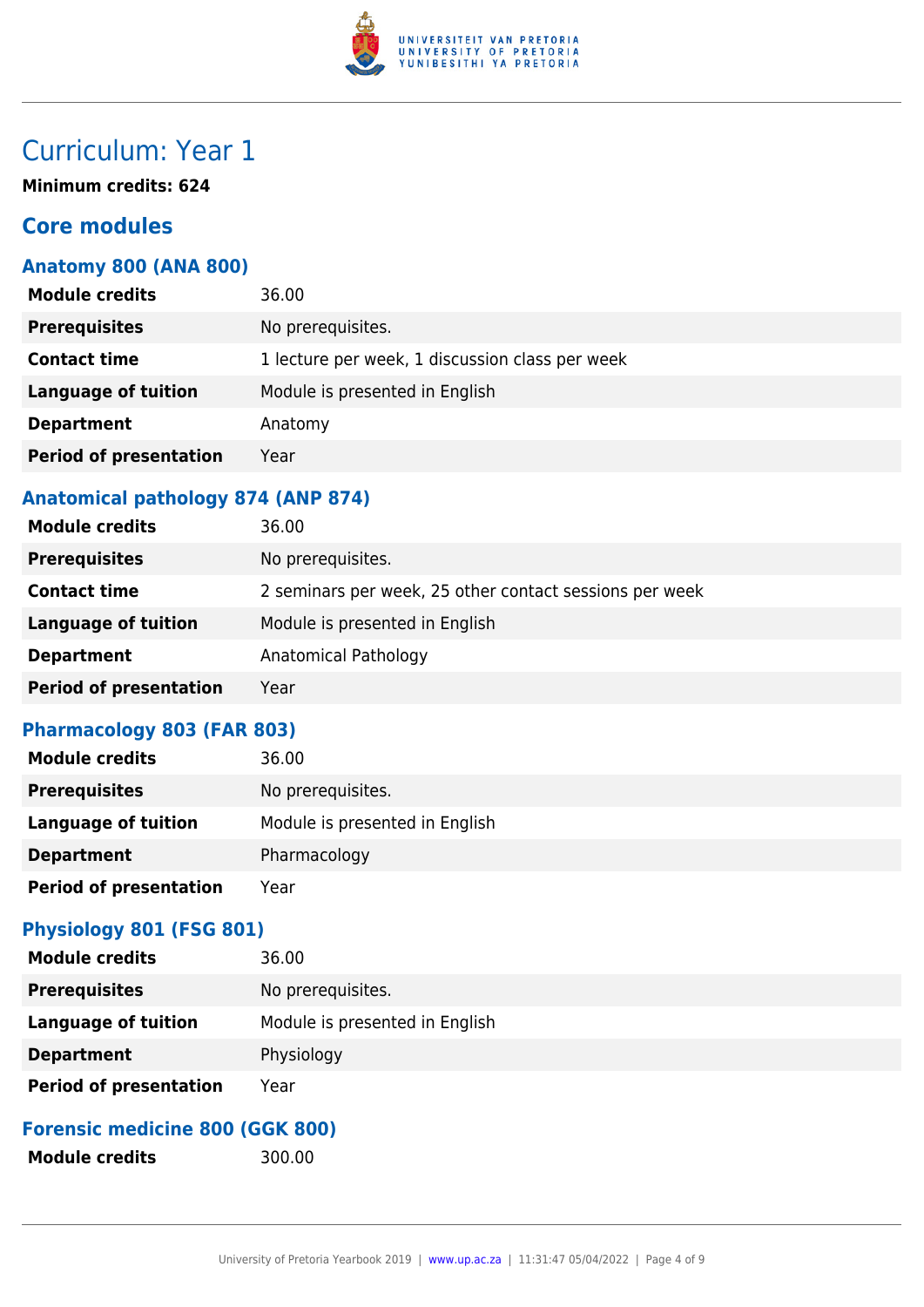

| <b>Prerequisites</b>          | FCForPath(SA) Part I                                                                                           |
|-------------------------------|----------------------------------------------------------------------------------------------------------------|
| <b>Contact time</b>           | 2 discussion classes per week, 1 seminar per week, 5 practicals per week, 4 other<br>contact sessions per week |
| Language of tuition           | Module is presented in English                                                                                 |
| <b>Department</b>             | <b>Forensic Medicine</b>                                                                                       |
| <b>Period of presentation</b> | Year                                                                                                           |

### **Dissertation 890 (MMS 890)**

| <b>Module credits</b>         | 180.00                         |
|-------------------------------|--------------------------------|
| Language of tuition           | Module is presented in English |
| <b>Department</b>             | <b>School of Medicine</b>      |
| <b>Period of presentation</b> | Year                           |

## **Applied research methodology 802 (TNM 802)**

| Module is presented in English      |
|-------------------------------------|
| <b>Health Sciences Deans Office</b> |
|                                     |
|                                     |

#### **Module content**

\*Attendance module only.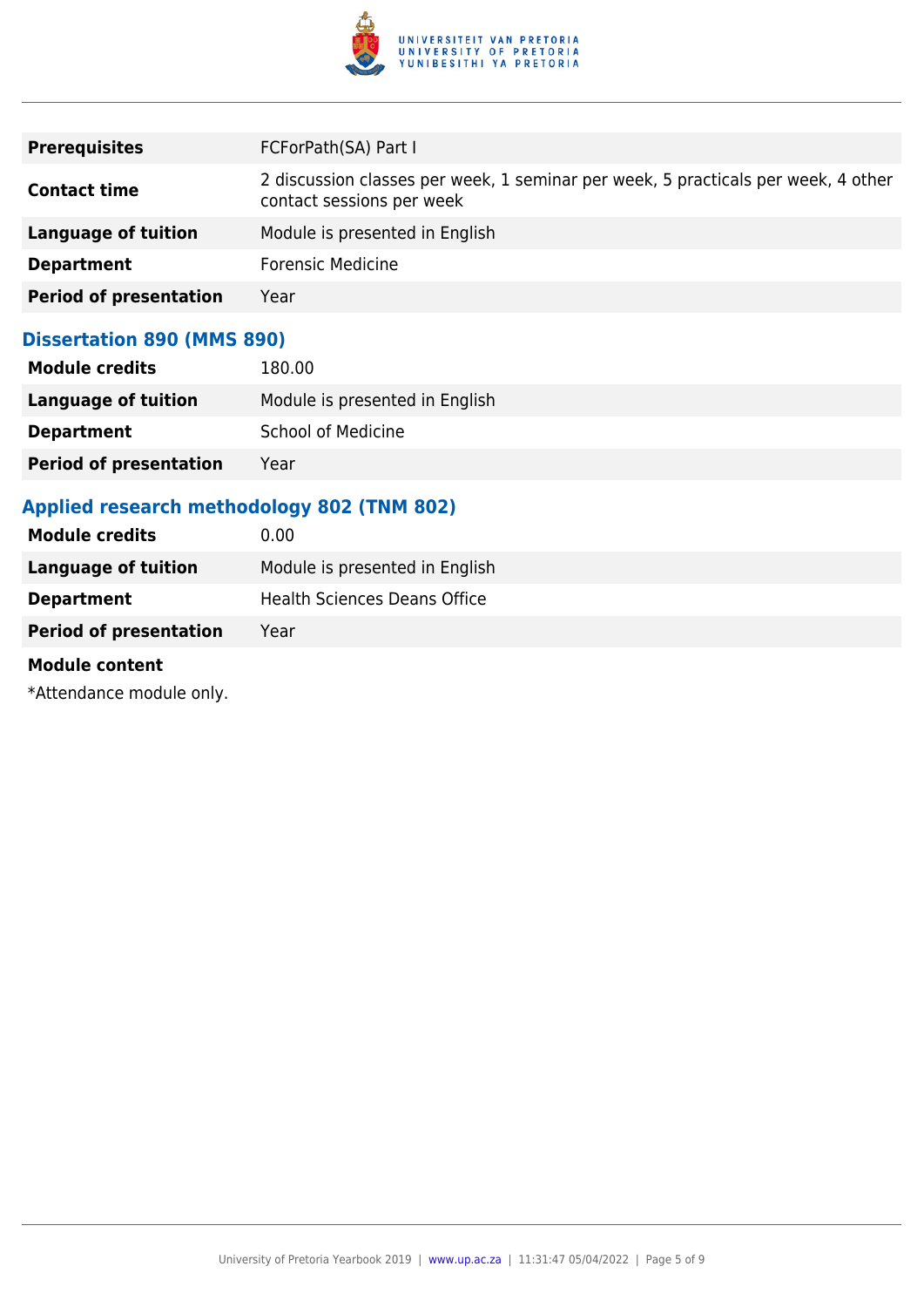

## Curriculum: Year 2

**Minimum credits: 624**

## **Core modules**

### **Anatomy 800 (ANA 800)**

| <b>Module credits</b>         | 36.00                                           |
|-------------------------------|-------------------------------------------------|
| <b>Prerequisites</b>          | No prerequisites.                               |
| <b>Contact time</b>           | 1 lecture per week, 1 discussion class per week |
| <b>Language of tuition</b>    | Module is presented in English                  |
| <b>Department</b>             | Anatomy                                         |
| <b>Period of presentation</b> | Year                                            |
|                               |                                                 |

### **Anatomical pathology 874 (ANP 874)**

| <b>Module credits</b>         | 36.00                                                   |
|-------------------------------|---------------------------------------------------------|
| <b>Prerequisites</b>          | No prerequisites.                                       |
| <b>Contact time</b>           | 2 seminars per week, 25 other contact sessions per week |
| Language of tuition           | Module is presented in English                          |
| <b>Department</b>             | Anatomical Pathology                                    |
| <b>Period of presentation</b> | Year                                                    |

### **Pharmacology 803 (FAR 803)**

| 36.00                          |
|--------------------------------|
| No prerequisites.              |
| Module is presented in English |
| Pharmacology                   |
| Year                           |
|                                |

## **Physiology 801 (FSG 801)**

| <b>Module credits</b>         | 36.00                          |
|-------------------------------|--------------------------------|
| <b>Prerequisites</b>          | No prerequisites.              |
| Language of tuition           | Module is presented in English |
| <b>Department</b>             | Physiology                     |
| <b>Period of presentation</b> | Year                           |

### **Forensic medicine 800 (GGK 800)**

Module credits 300.00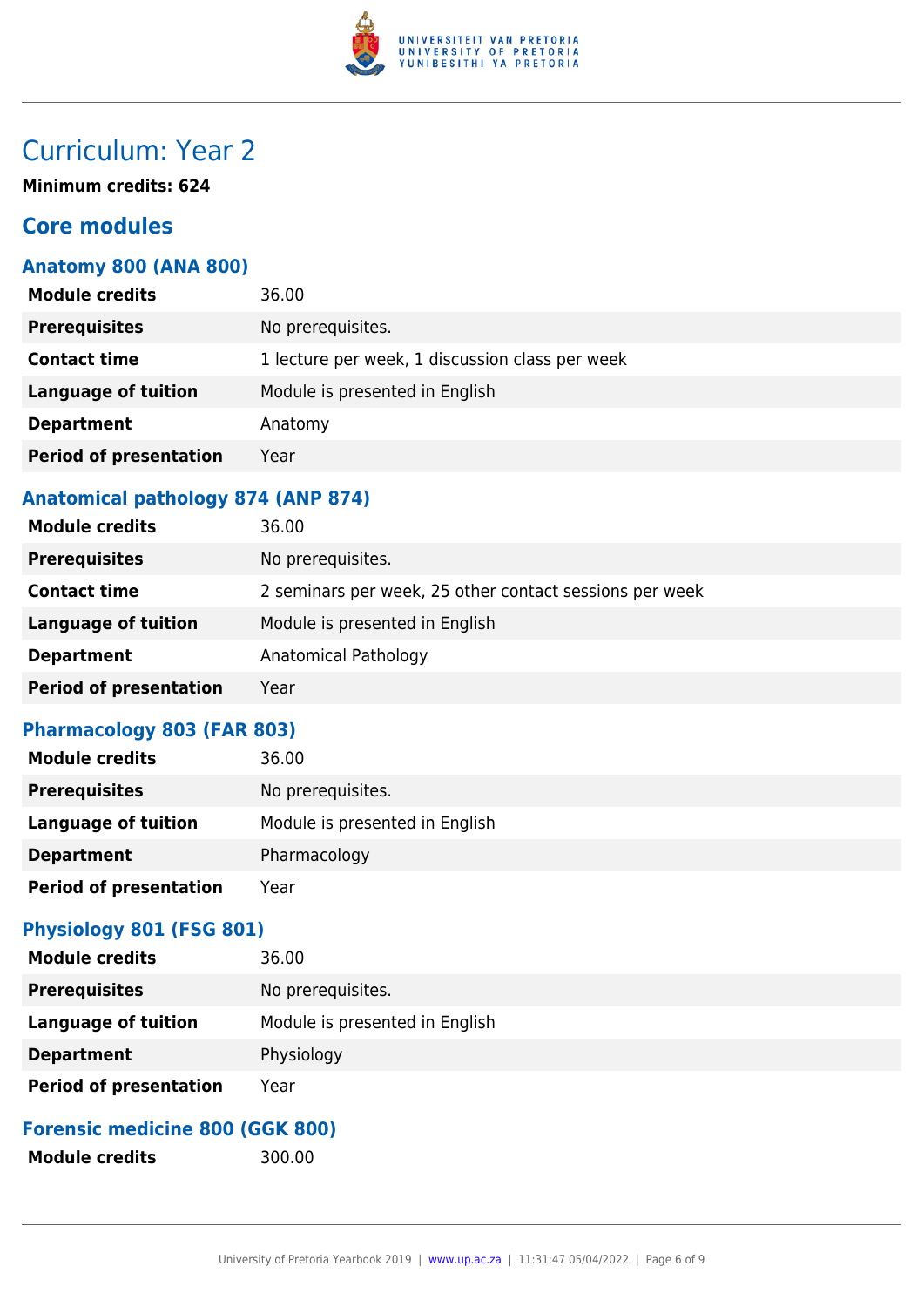

| <b>Prerequisites</b>          | FCForPath(SA) Part I                                                                                           |
|-------------------------------|----------------------------------------------------------------------------------------------------------------|
| <b>Contact time</b>           | 2 discussion classes per week, 1 seminar per week, 5 practicals per week, 4 other<br>contact sessions per week |
| Language of tuition           | Module is presented in English                                                                                 |
| <b>Department</b>             | <b>Forensic Medicine</b>                                                                                       |
| <b>Period of presentation</b> | Year                                                                                                           |

### **Dissertation 890 (MMS 890)**

| <b>Module credits</b>         | 180.00                         |
|-------------------------------|--------------------------------|
| Language of tuition           | Module is presented in English |
| <b>Department</b>             | <b>School of Medicine</b>      |
| <b>Period of presentation</b> | Year                           |

## **Applied research methodology 802 (TNM 802)**

| Module is presented in English      |
|-------------------------------------|
| <b>Health Sciences Deans Office</b> |
|                                     |
|                                     |

#### **Module content**

\*Attendance module only.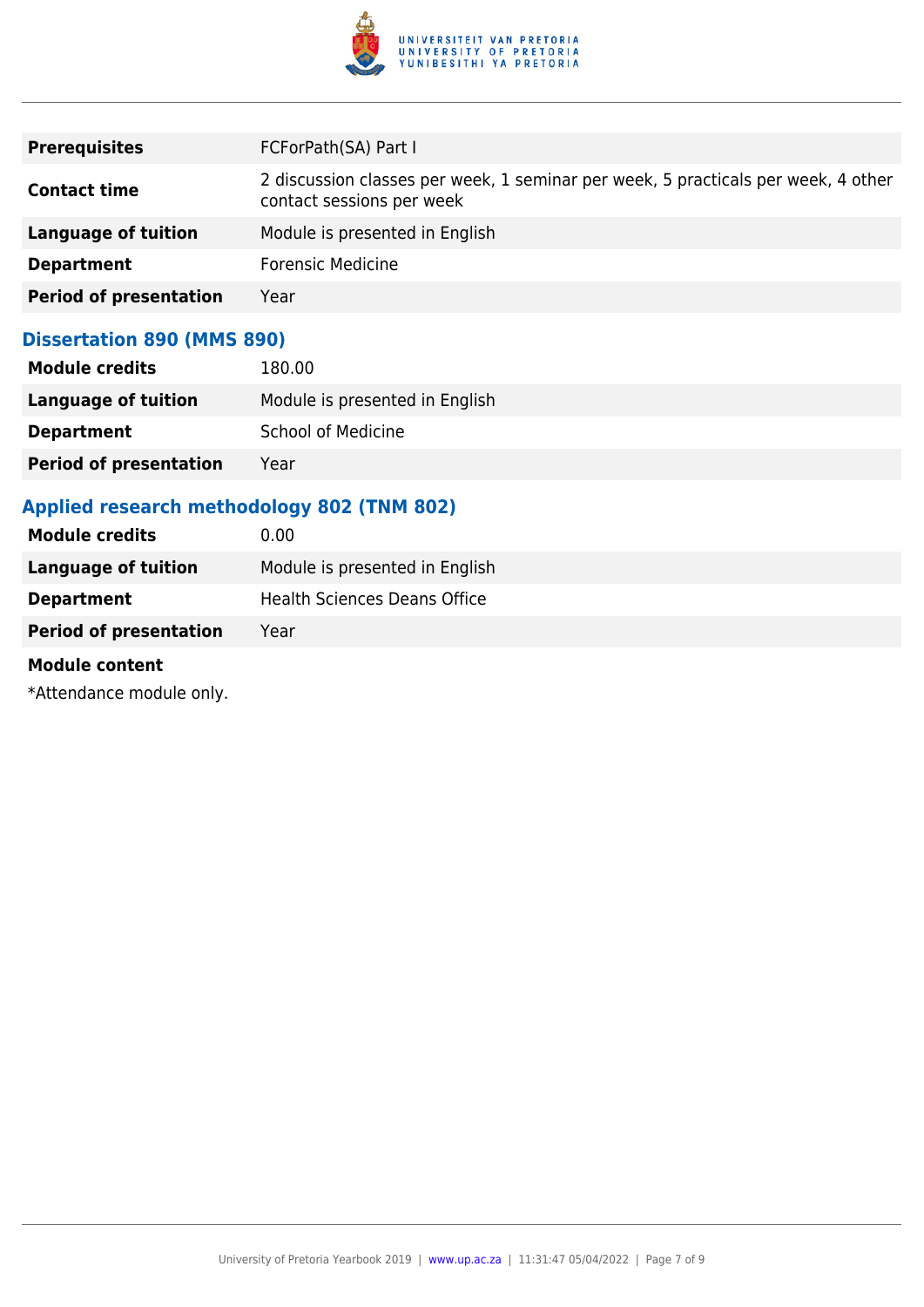

## Curriculum: Year 3

**Minimum credits: 480**

## **Core modules**

## **Forensic medicine 800 (GGK 800)**

| 300.00                                                                                                         |
|----------------------------------------------------------------------------------------------------------------|
| FCForPath(SA) Part I                                                                                           |
| 2 discussion classes per week, 1 seminar per week, 5 practicals per week, 4 other<br>contact sessions per week |
| Module is presented in English                                                                                 |
| <b>Forensic Medicine</b>                                                                                       |
| Year                                                                                                           |
|                                                                                                                |

#### **Dissertation 890 (MMS 890)**

| <b>Module credits</b>         | 180.00                         |
|-------------------------------|--------------------------------|
| Language of tuition           | Module is presented in English |
| <b>Department</b>             | <b>School of Medicine</b>      |
| <b>Period of presentation</b> | Year                           |

### **Applied research methodology 802 (TNM 802)**

| <b>Module credits</b>         | 0.00                                |
|-------------------------------|-------------------------------------|
| Language of tuition           | Module is presented in English      |
| <b>Department</b>             | <b>Health Sciences Deans Office</b> |
| <b>Period of presentation</b> | Year                                |

#### **Module content**

\*Attendance module only.